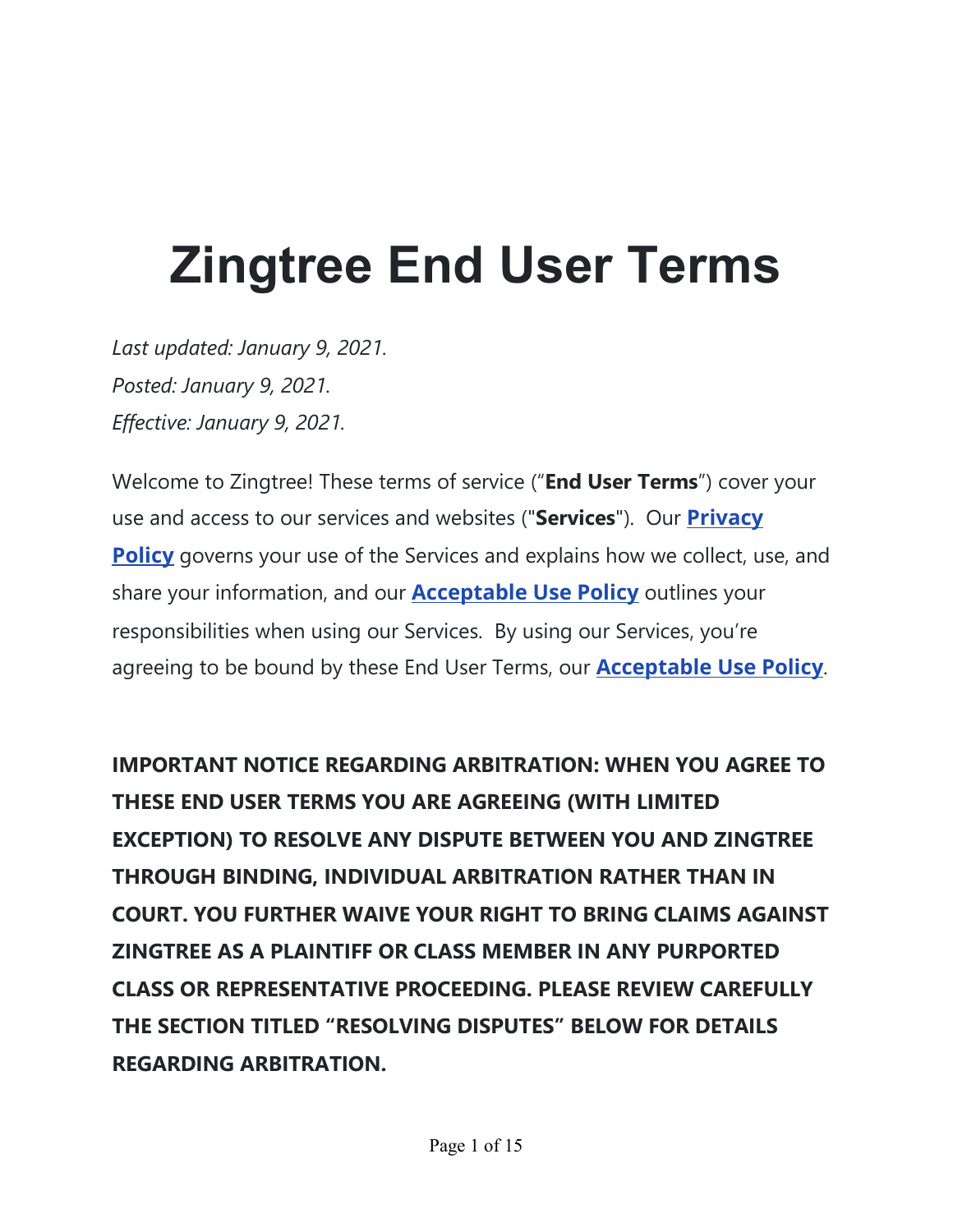#### **Your Materials & Your Permissions**

Our Services may allow you to store or share data and content such as text, files, documents, graphics, images, software, audio and video. Anything (other than Feedback) that you post or otherwise make available through the Services is referred to as ("Your Materials"). Your Materials are yours. These End User Terms don't give us any rights to Your Materials except for the limited rights that enable us to offer the Services.

We need your permission to do things like hosting Your Materials, backing it up, and sharing it when you ask us to. Our Services also provide you with features like commenting, sharing, searching, image thumbnails, document previews, optical character recognition (OCR), easy sorting and organization, and personalization to help reduce busywork. To provide these and other features, Zingtree accesses, stores, and scans Your Materials. By making any Your Materials available through the Services you hereby grant to Zingtree a non-exclusive, transferable, worldwide, royalty-free license, with the right to sublicense, to use, copy, modify, create derivative works based upon, distribute, publicly display, and publicly perform Your Materials in connection with operating, providing and improving the Services. We may also may perpetually use, modify, and incorporate into its products and services, license and sublicense, any feedback, comments, or suggestions on the Services that you may send to us or post in Services ("Feedback") without any obligation to you. These rights extend to our affiliates and trusted third parties we work with.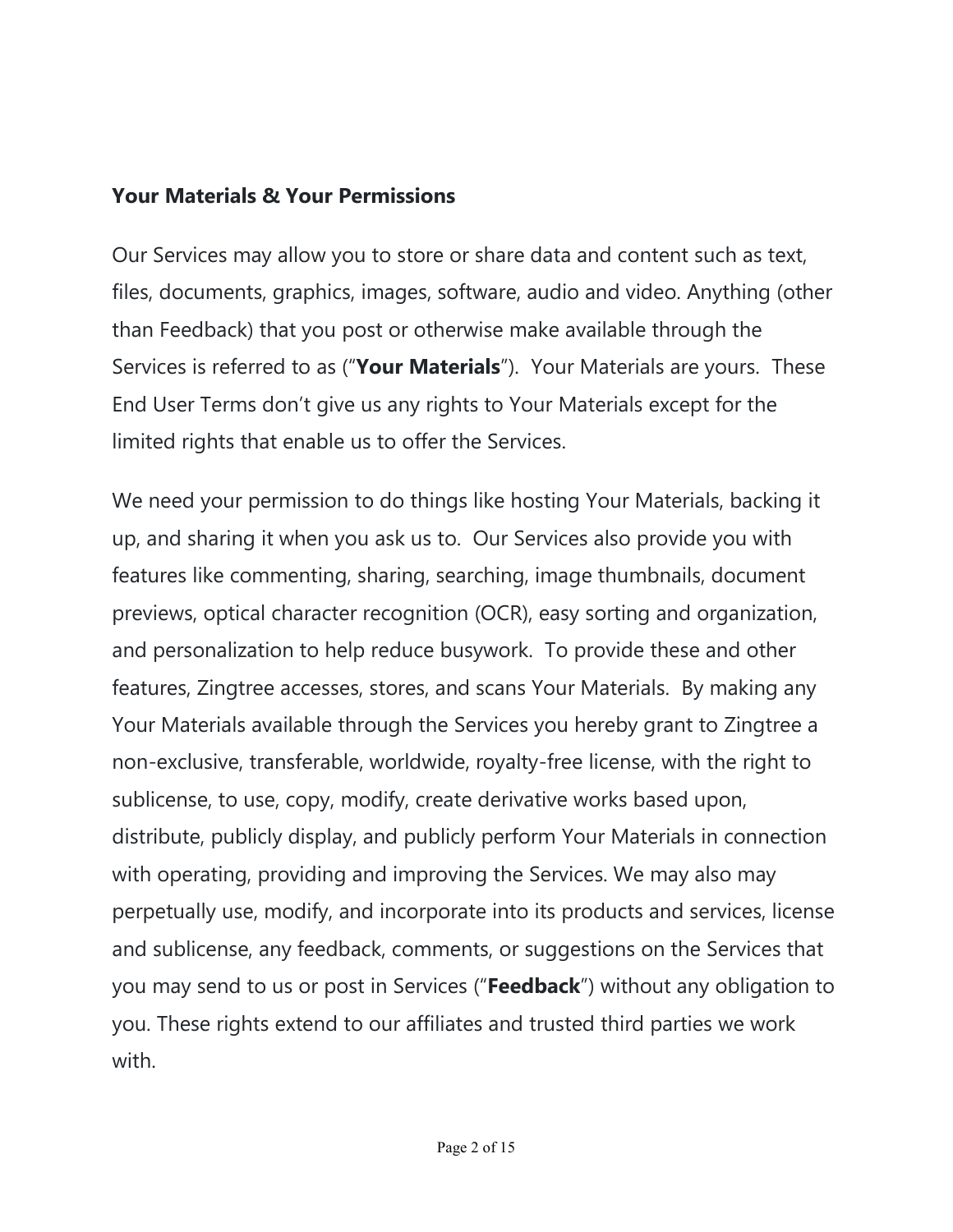You are responsible for Your Materials. You represent and warrant that you have (and will have) all rights that are necessary to grant us the license rights in Your Materials under these End User Terms. You represent and warrant that neither Your Materials, nor your use and provision of Your Materials to be made available through the Services, nor any use of Your Materials by Zingtree on or through the Services will infringe, misappropriate or violate a third party's intellectual property rights, or rights of publicity or privacy, or result in the violation of any applicable law or regulation.

You can remove Your Materials by specifically deleting them. You should know that in certain instances, some of Your Materials may not be completely removed and copies of Your Materials may continue to exist on the Services. To the maximum extent permitted by law, we are not responsible or liable for the removal or deletion of (or the failure to remove or delete) any of Your Materials.

We may make available through the Services content that is subject to intellectual property rights. We retain all rights to that content.

#### **Your Responsibilities**

Your use of our Services must comply with our **Acceptable Use Policy**. Content in the Services may be protected by others' intellectual property rights. You may not copy, upload, download, or share content unless you have the right to do so.

Zingtree may review your conduct and content for compliance with these End User Terms and our **Acceptable Use Policy**. We aren't responsible for Your Materials. You will comply with laws and regulations applicable to your use of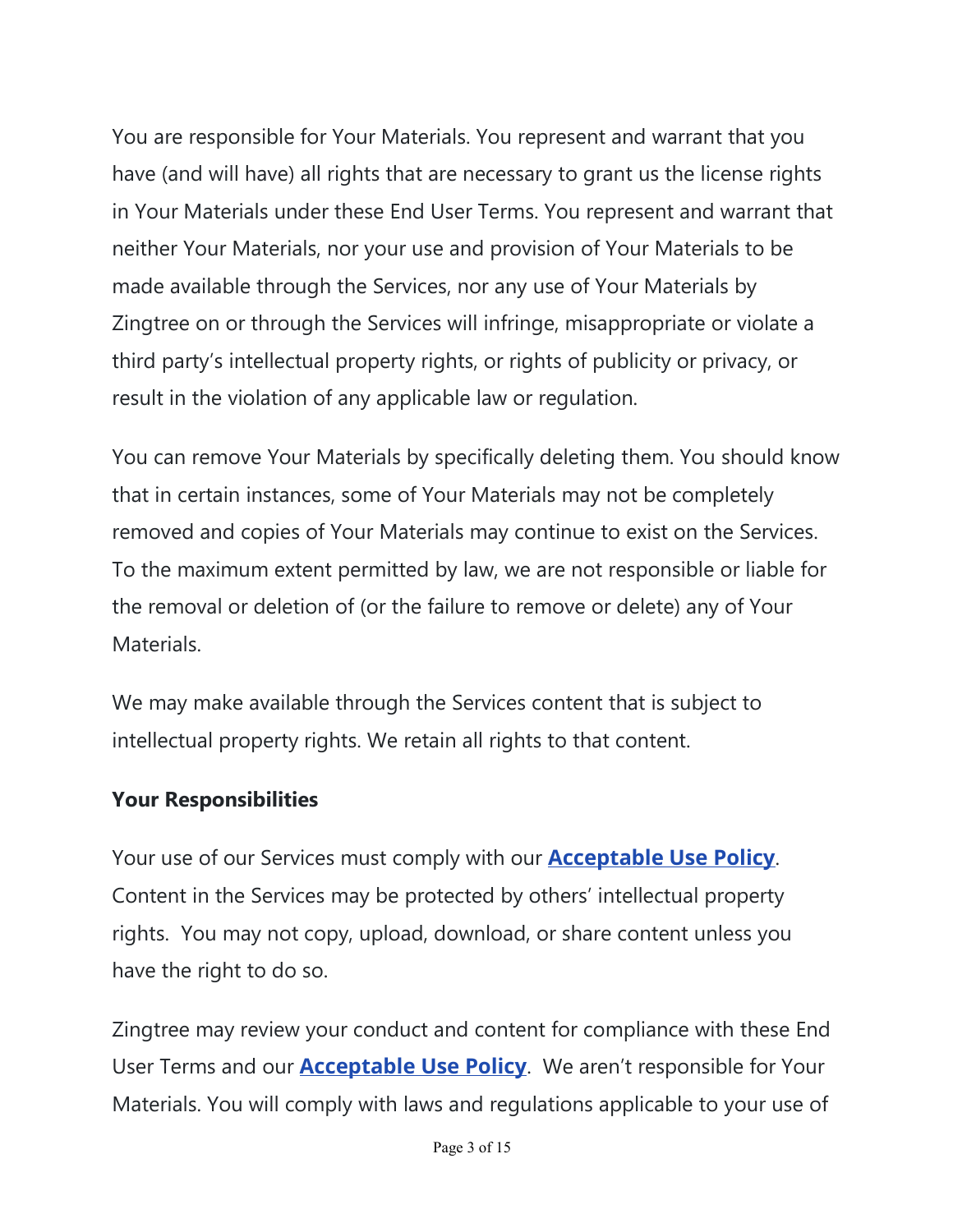the Services. You represent and warrant that you have all necessary rights and consents to submit Your Materials to Services to be processed as provided hereunder. You must satisfy yourself that the Services are appropriate for its purposes, taking into account the nature of Your Materials. You may not: (a) sell, resell, or lease the Services or make them available to anyone other than authorized end users designated by your organization pursuant to **the Zingtree Terms and Conditions of Service** ("Terms"); (b) use the Services for activities where use of the Services could lead to physical damage, death, or personal injury; (c) reverse engineer the Services, or attempt or assist anyone else to do so, unless this restriction is prohibited by law; (d) use the Services, including the export or re-export of Your Materials, in violation of export and re-export control laws and regulations, including the Export Administration Regulations ("EAR") maintained by the U.S. Department of Commerce, trade and economic sanctions maintained by the Treasury Department's Office of Foreign Assets Control, and the International Traffic in Arms Regulations ("ITAR") maintained by the Department of State; (e) violate or circumvent any service limits of the Services or otherwise configure the Services to avoid such service limits; or (f) establish a business account as an individual for personal, family, or household purposes.

Help us keep Your Materials protected. You must safeguard your password to the Services, and keep your account information current. You may not share your account credentials or give others access to your account.

You may use our Services only as permitted by applicable law and only if you are 18 years of age or older and capable of forming a binding contract with Zingtree.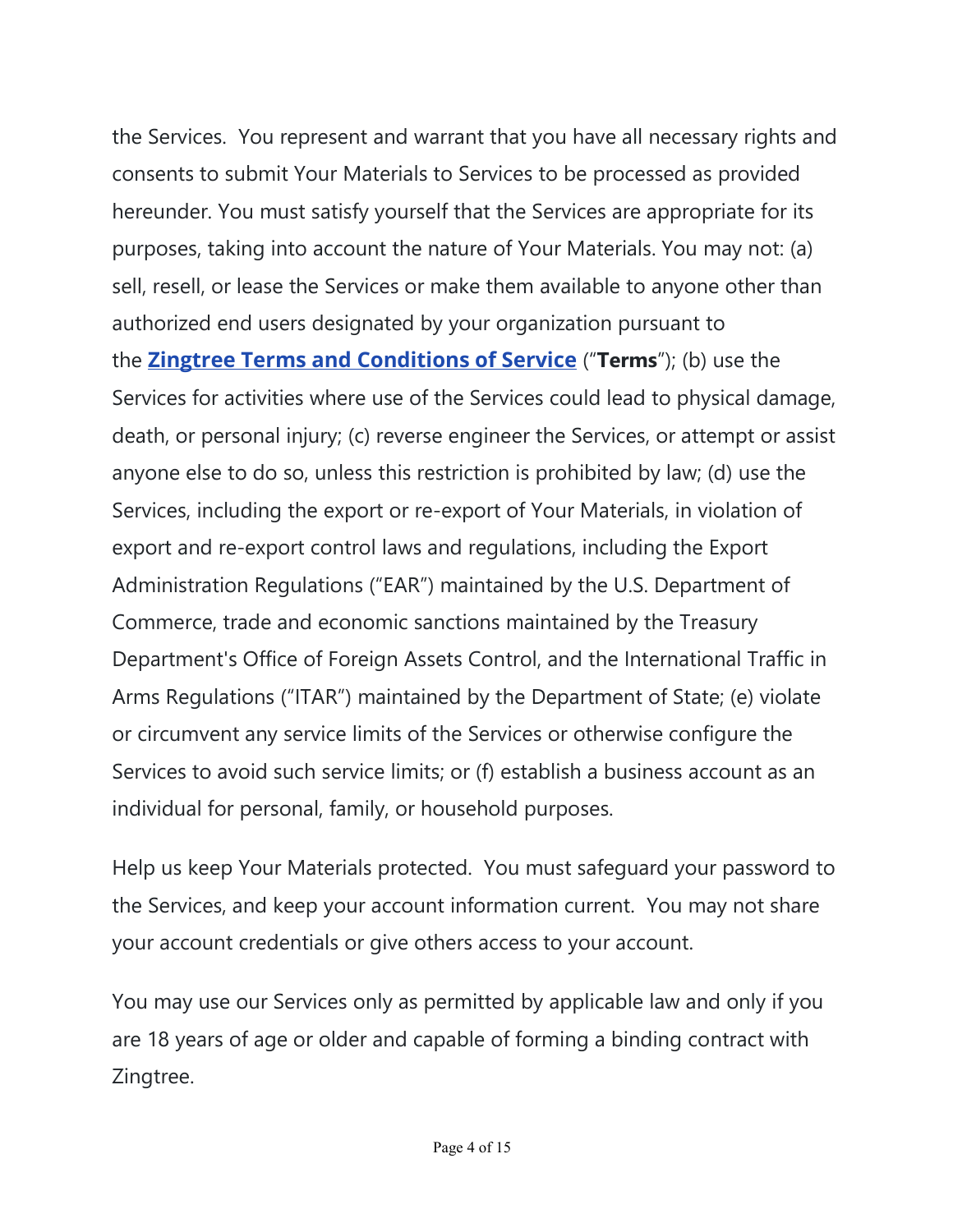You represent and warrant that you will not take any action that would cause Zingtree to violate laws implementing the EU General Data Protection Regulation (2016/679), the U.S. Foreign Corrupt Practices Act of 1977, as amended, the U.K. Bribery Act of 2010, or any other applicable anti-bribery, anti-corruption, or anti-money laundering law.

# **Our Rights**

The Services are protected by copyright, trademark, and other US and foreign laws. These End User Terms don't grant you any right, title, or interest in the Services, others' content in the Services, Zingtree trademarks, logos and other brand features. We welcome Feedback, but note that we may use comments or suggestions without any obligation to you.

# **Copyright**

We respect the intellectual property of others and ask that you do too. It is our policy to terminate in appropriate circumstances account holders who have been adjudicated as repeat infringers on the Services.

We accept proper notifications of claimed copyright infringements that comply with the appropriate subsection of 17 U.S.C. § 512 regarding material or information location tools residing on our Services. Please direct notifications of claimed copyright infringements to us at the address below: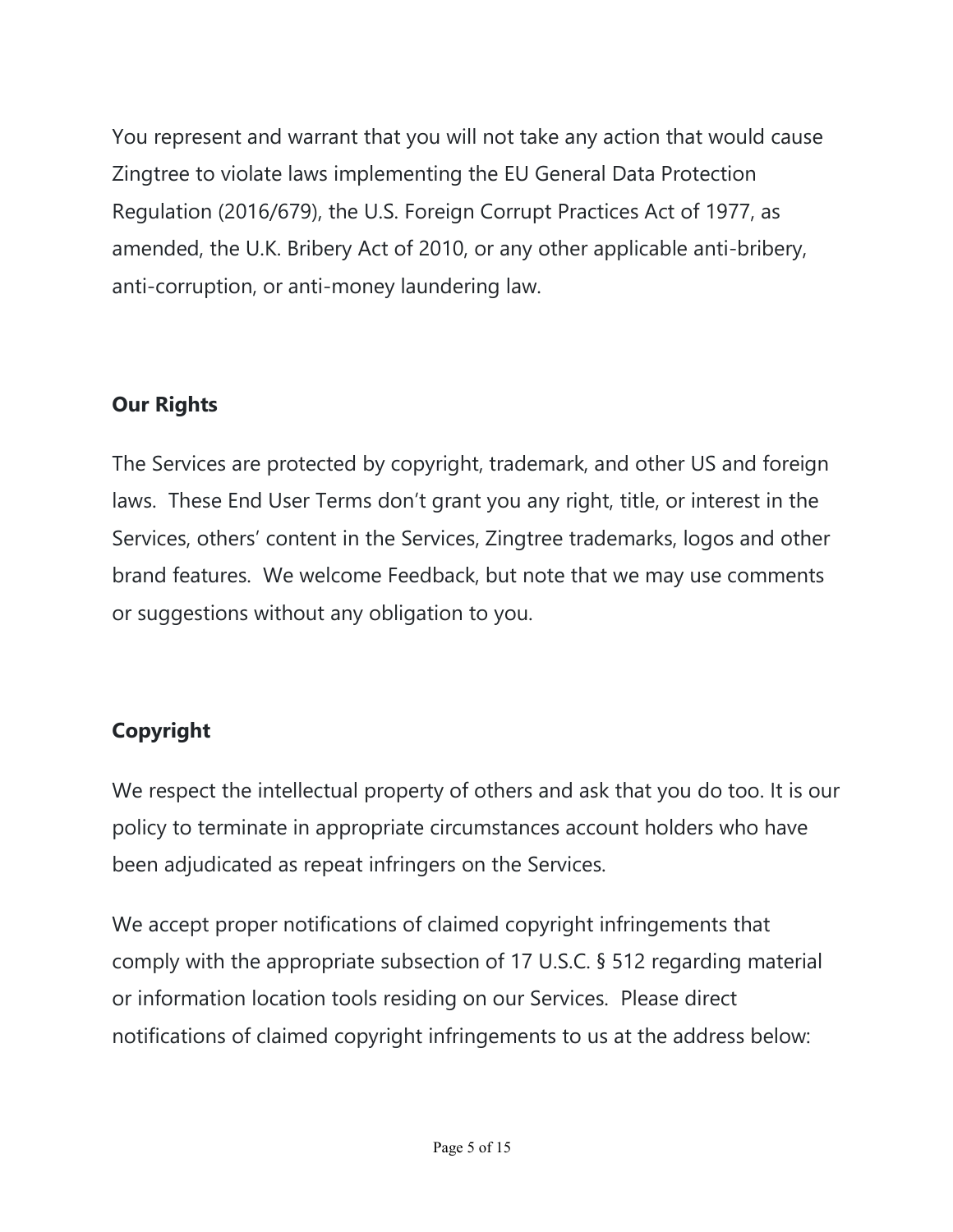Copyright Notifications Copyright Agent Zingtree Inc. 700 Larkspur Circle, Suite 199 Larkspur, CA, 94930 **info@zingtree.com** 888-454-7872

# **Administration of Your Account**

If you sign up for a Zingtree account with an email address provisioned by your organization or under your organization's account or subscription, your organization may be able to block your use of Services.

Your use of the Services must be in compliance with your organization's terms and policies. Your administrators may be able to access, disclose, restrict, or remove information in or from your account.

#### **Termination**

You're free to stop using our Services at any time. We reserve the right to suspend or terminate your access to the Services with notice to you if:

- you're in breach of these End User Terms, or
- x your use of the Services could cause a real risk of harm or loss to us or other users.

We'll provide you with reasonable advance notice via the email address associated with your account to remedy the activity that prompted us to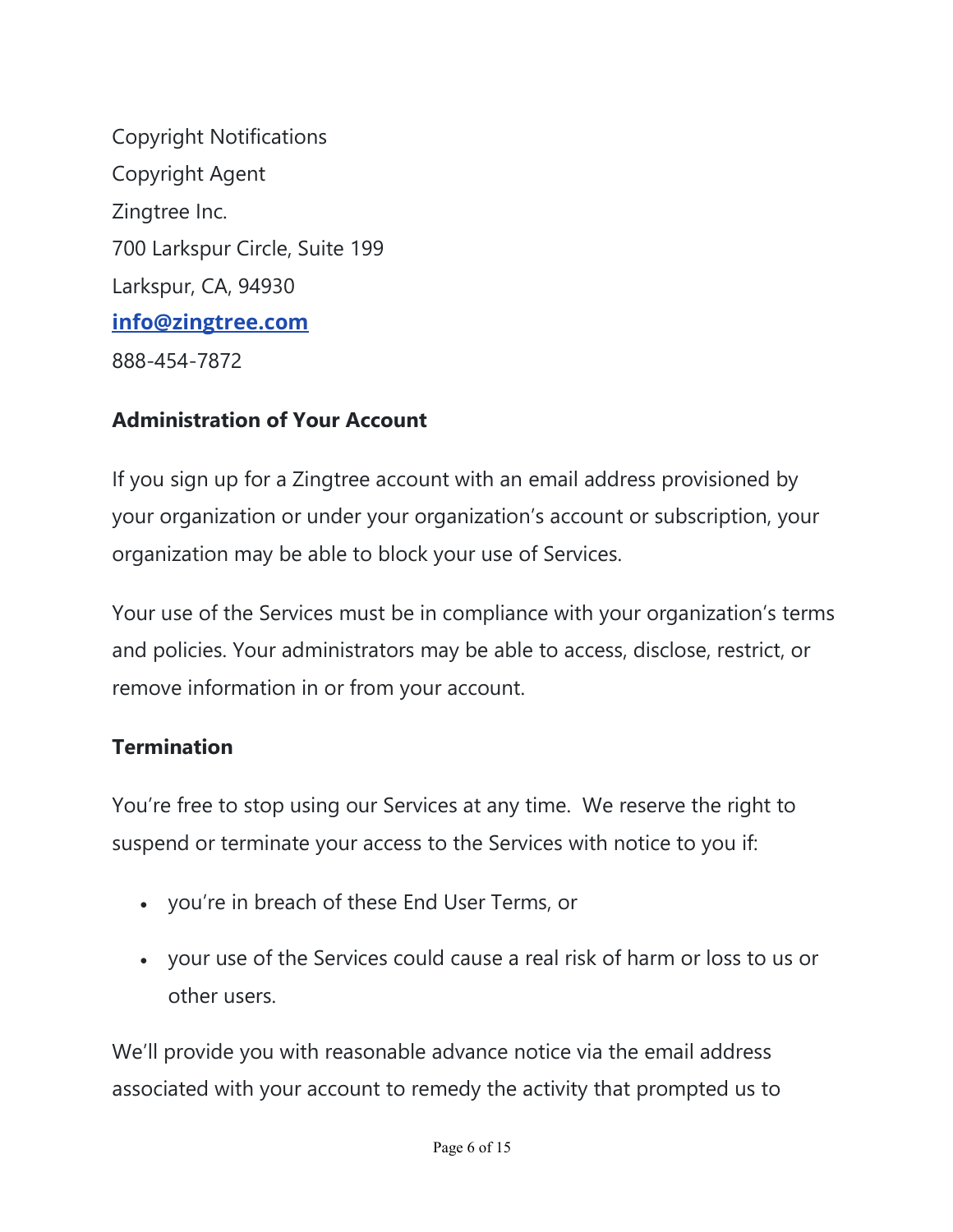contact you and give you the opportunity to export Your Materials from our Services. If after such notice you fail to take the steps we ask of you, we'll terminate or suspend your access to the Services.

We won't provide notice before termination where:

- 1. you're in material breach of these End User Terms,
- 2. doing so would cause us legal liability or compromise our ability to provide the Services to our other users, or
- 3. we're prohibited from doing so by law.

Upon any termination, discontinuation or cancellation of the Services or your account, the following Sections will survive: Your Materials & Your Permissions, our Rights, Termination, Services "AS IS", Indemnity, Limitation of Liability, Resolving Disputes, Controlling Law; Judicial Forum, Entire Agreement, and Waiver, Severability & Assignment.

# **Discontinuation of Services**

We may decide to discontinue the Services in response to unforeseen circumstances beyond Zingtree's control or to comply with a legal requirement. If we do so, we'll give you reasonable prior notice so that you can export Your Materials from our systems.

# **Services "AS IS"**

We strive to provide great Services, but there are certain things that we can't guarantee. TO THE FULLEST EXTENT PERMITTED BY LAW, ZINGTREE AND ITS AFFILIATES, SUPPLIERS AND DISTRIBUTORS MAKE NO WARRANTIES, EITHER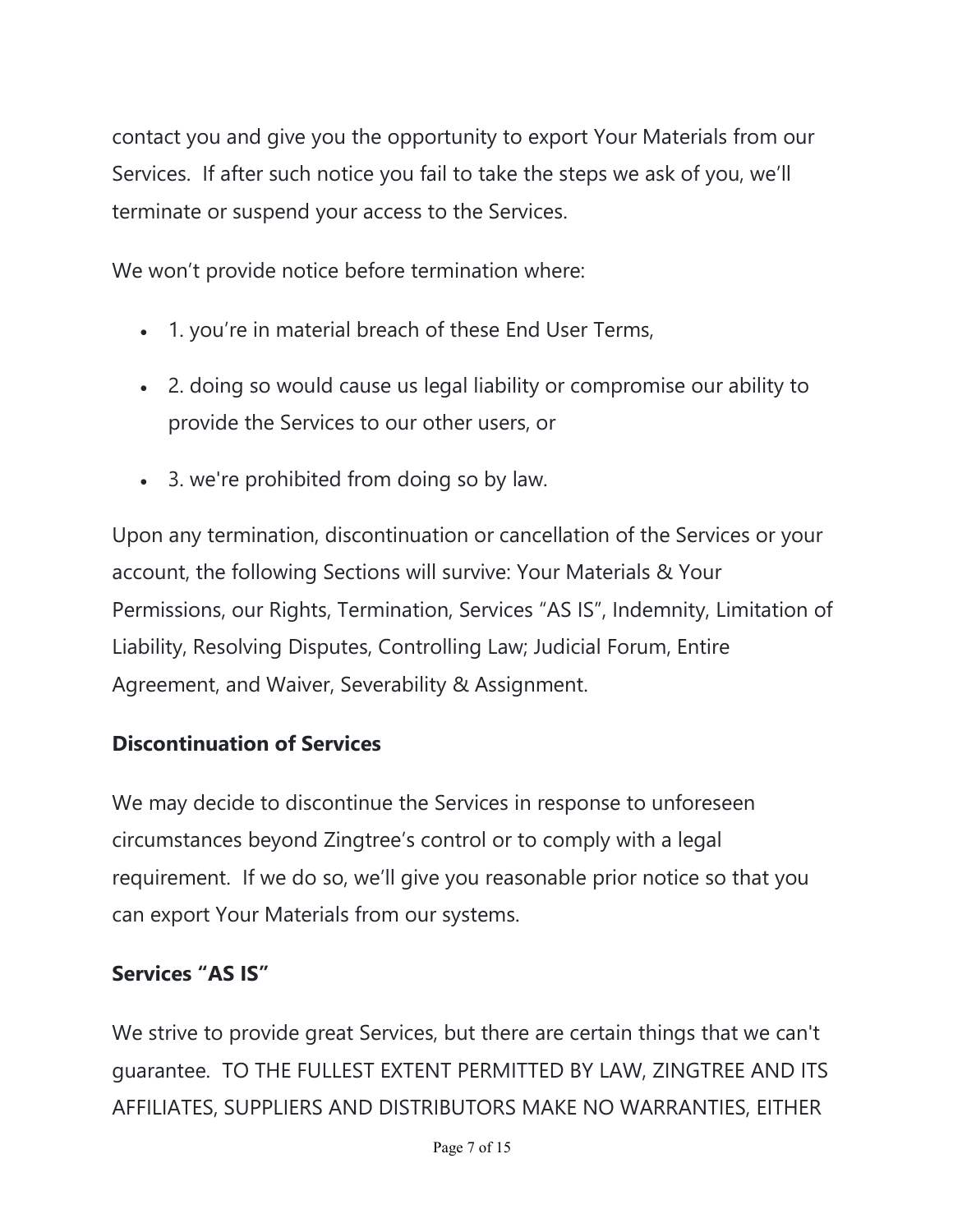EXPRESS OR IMPLIED, ABOUT THE SERVICES. THE SERVICES ARE PROVIDED "AS IS." WE ALSO DISCLAIM ANY WARRANTIES OF MERCHANTABILITY, FITNESS FOR A PARTICULAR PURPOSE, QUIET ENJOYMENT AND NON-INFRINGEMENT, AND ANY WARRANTIES ARISING OUT OF COURSE OF DEALING OR USAGE OF TRADE. We make no warranty that the Services will meet your requirements or be available on an uninterrupted, secure, or errorfree basis. We make no warranty regarding the quality, accuracy, timeliness, truthfulness, completeness or reliability of any information or content on the Services. Some places don't allow the disclaimers in this paragraph, so they may not apply to you.

# **Indemnity**

You will indemnify and hold Zingtree and its officers, directors, employees and agents, harmless from and against any claims, disputes, demands, liabilities, damages, losses, and costs and expenses, including, without limitation, reasonable legal and accounting fees arising out of or in any way connected with (a) your access to or use of the Services, (b) Your Materials, or (c) your violation of these End User Terms.

# **Limitation of Liability**

WE DON'T EXCLUDE OR LIMIT OUR LIABILITY TO YOU WHERE IT WOULD BE ILLEGAL TO DO SO. IN JURISDICTIONS WHERE THE FOLLOWING TYPES OF EXCLUSIONS AREN'T ALLOWED, WE'RE RESPONSIBLE TO YOU ONLY FOR LOSSES AND DAMAGES THAT ARE A REASONABLY FORESEEABLE RESULT OF OUR FAILURE TO USE REASONABLE CARE AND SKILL OR OUR BREACH OF OUR CONTRACT WITH YOU. THIS PARAGRAPH DOESN'T AFFECT CONSUMER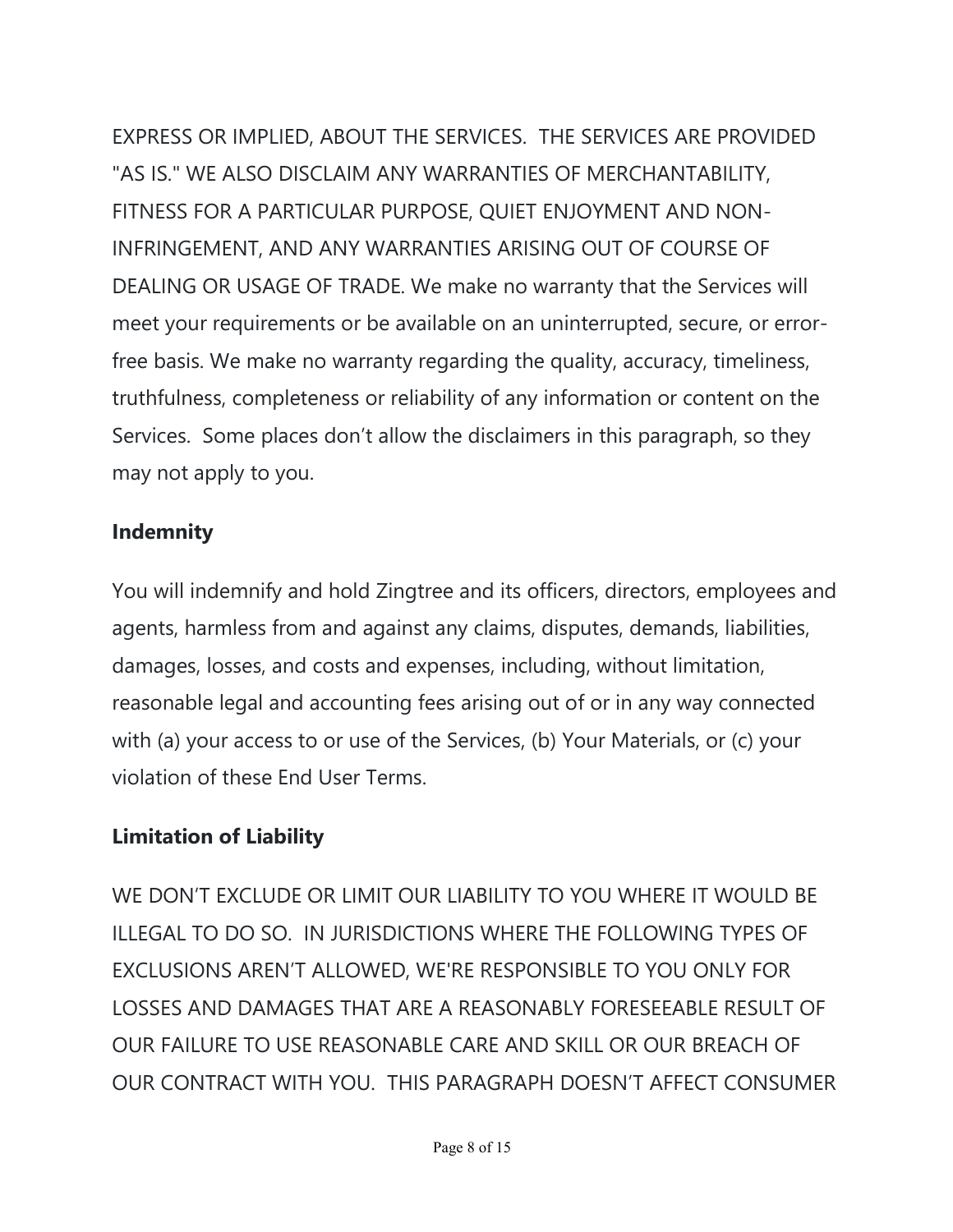RIGHTS THAT CAN'T BE WAIVED OR LIMITED BY ANY CONTRACT OR AGREEMENT.

IN JURISDICTIONS WHERE EXCLUSIONS OR LIMITATIONS OF LIABILITY ARE ALLOWED, ZINGTREE, ITS AFFILIATES, SUPPLIERS OR DISTRIBUTORS WON'T BE LIABLE FOR:

- x 1. ANY INDIRECT, SPECIAL, INCIDENTAL, PUNITIVE, EXEMPLARY, OR CONSEQUENTIAL DAMAGES, OR,
- x 2. ANY LOSS OF USE, DATA, SAVINGS, BUSINESS, OR PROFITS, REVENUES, OR GOODWILL, SERVICE INTERRUPTION, COMPUTER DAMAGE OR SYSTEM FAILURE OR THE COST OF SUBSTITUTE SERVICES OF ANY KIND,

IN EACH CASE (i) AND (i), ARISING OUT OF OR IN CONNECTION WITH THESE END USER TERMS OR FROM THE USE OF OR INABILITY TO USE THE SERVICES, WHETHER BASED ON WARRANTY, CONTRACT, TORT (INCLUDING NEGLIGENCE), PRODUCT LIABILITY OR ANY OTHER LEGAL THEORY.

THESE EXCLUSIONS OR LIMITATIONS WILL APPLY WHETHER OR NOT ZINGTREE OR ANY OF ITS AFFILIATES OR SERVICE PROVIDERS HAVE BEEN WARNED OF THE POSSIBILITY OF SUCH DAMAGES, EVEN IF A LIMITED REMEDY SET FORTH HEREIN IS FOUND TO HAVE FAILED OF ITS ESSENTIAL PURPOSE.

ZINGTREE AND ITS AFFILIATES AREN'T RESPONSIBLE FOR THE CONDUCT, WHETHER ONLINE OR OFFLINE, OF ANY USER OF THE SERVICES.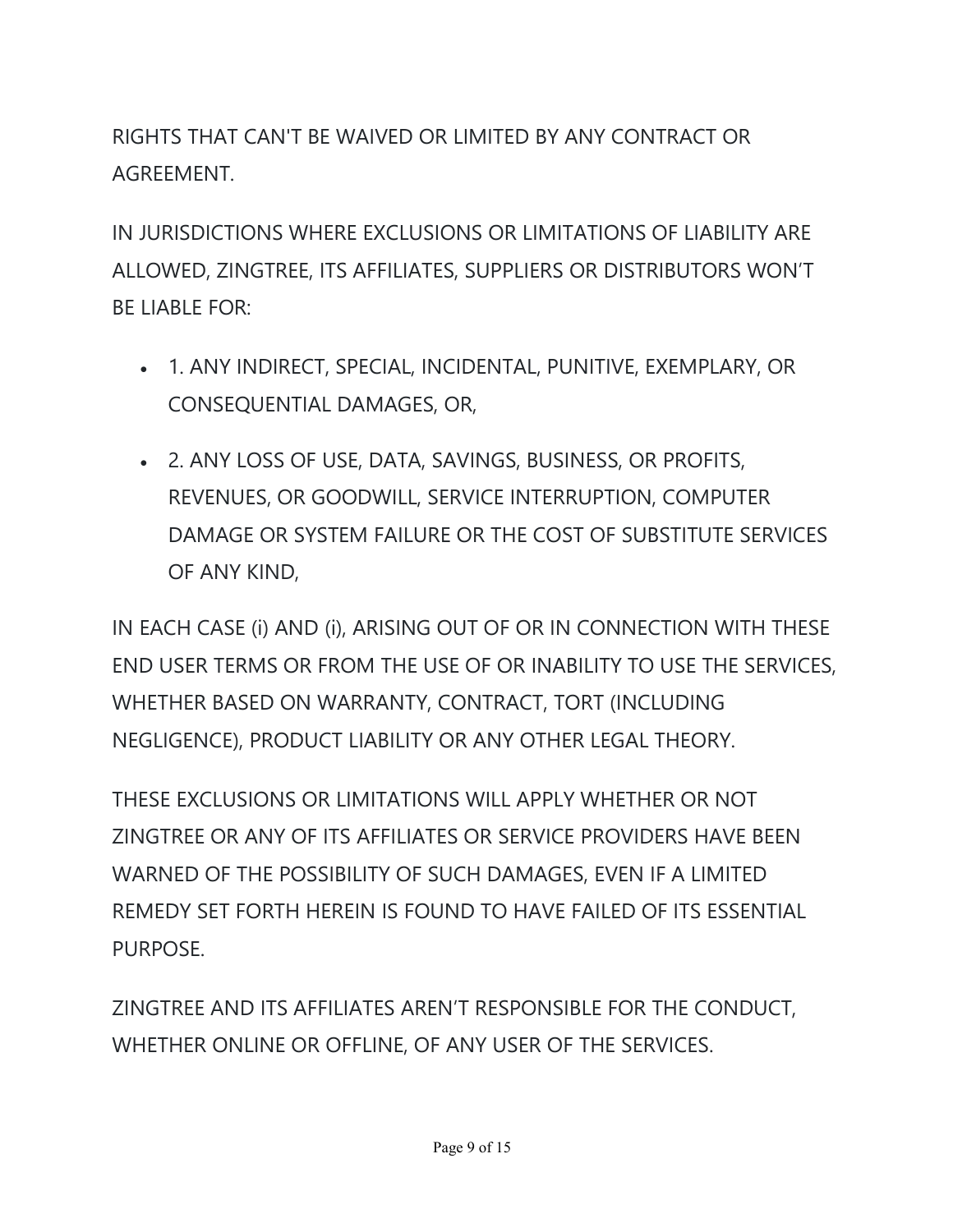OTHER THAN FOR THE TYPES OF LIABILITY WE CANNOT LIMIT BY LAW (AS DESCRIBED IN THIS SECTION), WE LIMIT OUR LIABILITY TO YOU TO THE GREATER OF \$20 USD OR 100% OF ANY AMOUNT YOU'VE PAID UNDER YOUR CURRENT SERVICE PLAN WITH ZINGTREE.

# **Resolving Disputes**

We want to address your concerns without needing a formal legal case. Before filing a claim against Zingtree, you agree to try to resolve the dispute informally by contacting dispute-notice@Zingtree.com. We'll try to resolve the dispute informally by contacting you via email. If a dispute is not resolved within fifteen (15) days of submission, you or Zingtree may bring a formal proceeding.

# **IF YOU'RE A U.S. RESIDENT, YOU ALSO AGREE TO THE FOLLOWING MANDATORY ARBITRATION PROVISIONS:**

x *1. Agreement to Arbitrate*. We each agree that any dispute, claim or controversy arising out of or relating to these End User Terms or the breach, termination, enforcement, interpretation or validity thereof or the use of the Services (collectively, "**Disputes**") will be resolved **solely by binding, individual arbitration and not in a class, representative or consolidated action or proceeding**. You and Zingtree agree that the U.S. Federal Arbitration Act governs the interpretation and enforcement of these Terms, and that you and Zingtree are each waiving the right to a trial by jury or to participate in a class action. This arbitration provision shall survive termination of these End User Terms.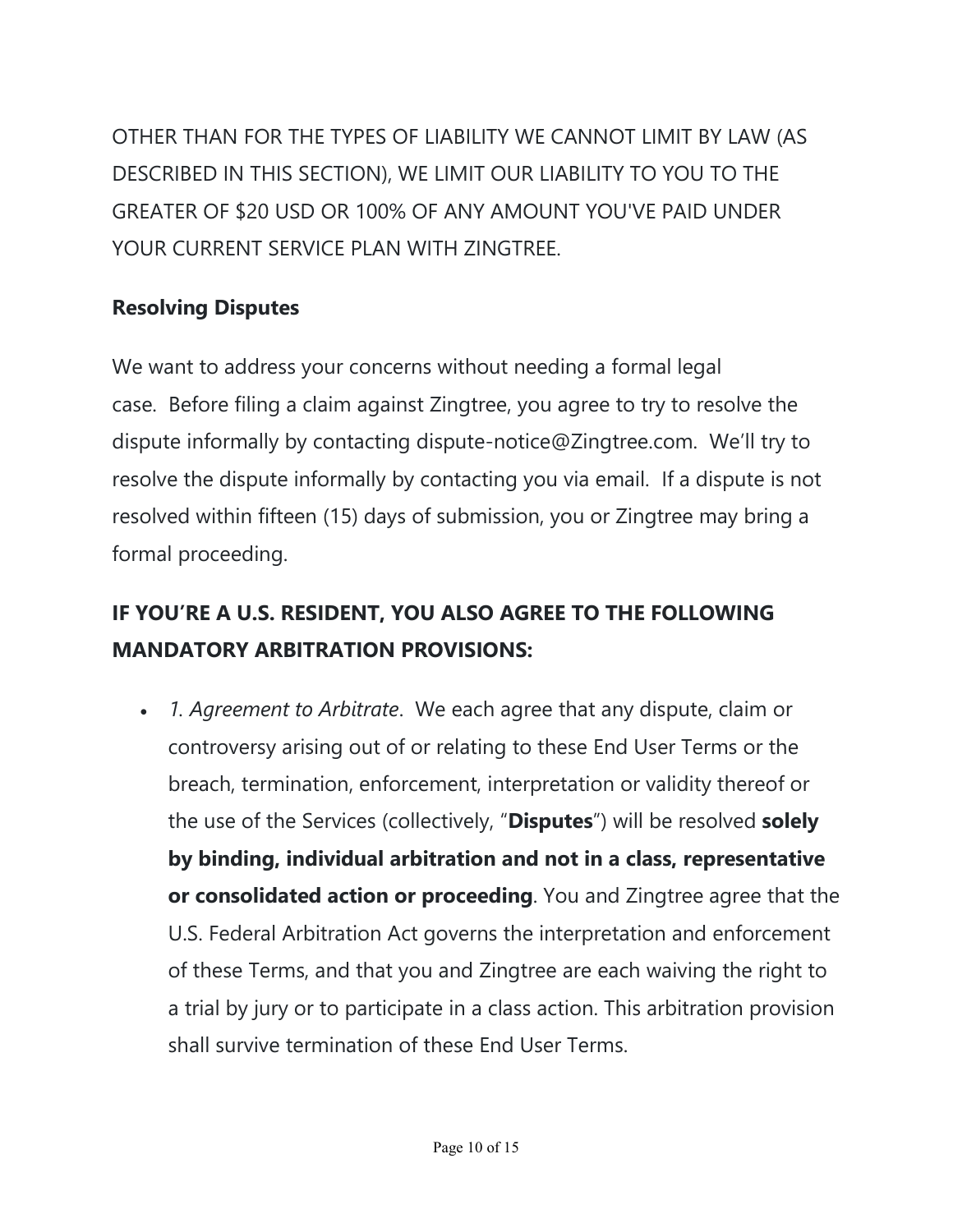- x *2. Exceptions to Agreement to Arbitrate*. As limited exceptions to subsection (a) above: (i) we both may seek to resolve a Dispute in small claims court if it qualifies; and (ii) we each retain the right to seek injunctive or other equitable relief from a court to prevent (or enjoin) the infringement or misappropriation of our intellectual property rights.
- x *3. Arbitration Procedures*. The arbitration will be conducted by the American Arbitration Association ("**AAA**") under its Consumer Arbitration Rules (the "AAA Rules") then in effect, except as modified by these Terms. The AAA Rules are available at **www.adr.org** or by calling 1-800-778-7879. A party who wishes to start arbitration must submit a written Demand for Arbitration to AAA and give notice to the other party as specified in the AAA Rules. The AAA provides a form Demand for Arbitration at **www.adr.org**. Any arbitration hearings will take place in the county (or parish) where you live, unless we both agree to a different location. The parties agree that the arbitrator shall have exclusive authority to decide all issues relating to the interpretation, applicability, enforceability and scope of this arbitration agreement.
- x *4. Arbitration Fees and Incentives*. Payment of all filing, administration and arbitrator fees will be governed by the AAA Rules, and we won't seek to recover the administration and arbitrator fees we are responsible for paying, unless the arbitrator finds your Dispute frivolous. If we prevail in arbitration we'll pay all of our attorneys' fees and costs and won't seek to recover them from you. If you prevail in arbitration you will be entitled to an award of attorneys' fees and expenses to the extent provided under applicable law.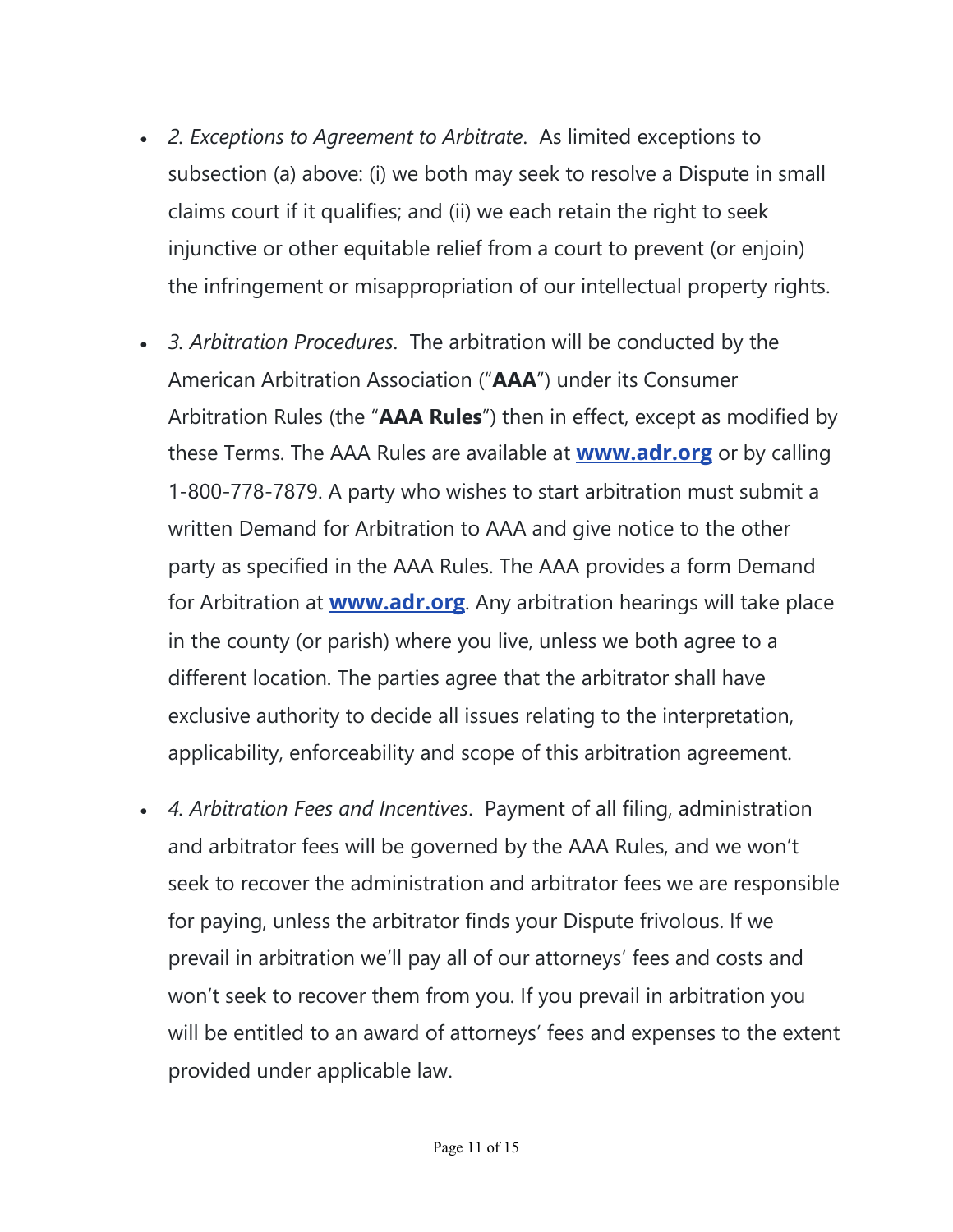- x *5. Injunctive and Declaratory Relief.* Except as provided in subsection (b) above, the arbitrator shall determine all issues of liability on the merits of any claim asserted by either party and may award declaratory or injunctive relief only in favor of the individual party seeking relief and only to the extent necessary to provide relief warranted by that party's individual claim. To the extent that you or we prevail on a claim and seek public injunctive relief (that is, injunctive relief that has the primary purpose and effect of prohibiting unlawful acts that threaten future injury to the public), the entitlement to and extent of such relief must be litigated in a civil court of competent jurisdiction and not in arbitration. The parties agree that litigation of any issues of public injunctive relief shall be stayed pending the outcome of the merits of any individual claims in arbitration.
- x *6. NO CLASS ACTIONS*. YOU AND ZINGTREE AGREE THAT EACH MAY BRING CLAIMS AGAINST THE OTHER ONLY IN YOUR OR ITS INDIVIDUAL CAPACITY, AND NOT AS A PLAINTIFF OR CLASS MEMBER IN ANY PURPORTED CLASS OR REPRESENTATIVE PROCEEDING. Further, If the parties' dispute is resolved through arbitration, the arbitrator may not consolidate another person's claims with your claims, and may not otherwise preside over any form of a representative or class proceeding. If this specific provision is found to be unenforceable, then the entirety of this Dispute Resolution section shall be null and void.
- x *7. Effect of Changes on Arbitration*. Notwithstanding the provisions of section titled "Modifications" below, if Zingtree changes any of the terms of this section titled "Resolving Disputes" after the date you most recently accepted these Terms, you may reject any such change by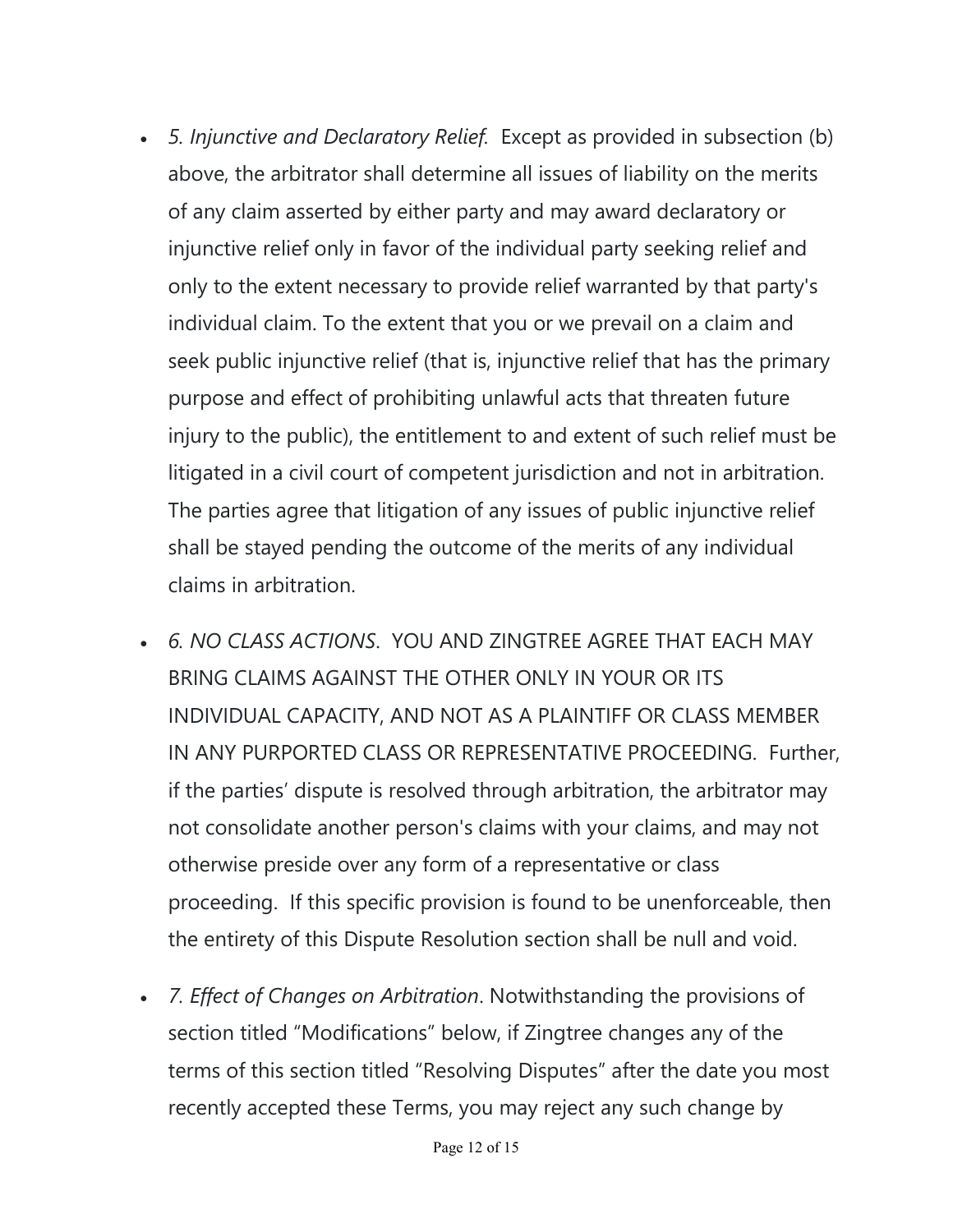sending us written notice (including by email to legal@zingtree.com within thirty (30) days of the date such change became effective, as indicated in the "Last Updated" date above or in the date of Zingtree's email to you notifying you of such change. By rejecting any change, you are agreeing that you will arbitrate any Dispute between you and Zingtree in accordance with the terms of this section titled "Resolving Disputes" as of the date you most recently accepted these End User Terms.

x *8. Severability*. With the exception of any of the provisions in subsection (f) of this Section titled "Resolving Disputes" of End User Terms ("No Class Actions"), if an arbitrator or court of competent jurisdiction decides that any part of this Section titled "Resolving Disputes" is invalid or unenforceable, the other parts of these End User Terms will still apply. In the event an arbitrator or court of competent jurisdiction decides that any part of subsection (f) "No Class Actions" is invalid or unenforceable, this Section "Resolving Disputes" shall no longer apply.

# **Controlling Law; Judicial Forum**

These End User Terms will be governed by the Federal Arbitration Act, federal arbitration law, and the laws of the State of California law without regard to its conflicts of laws principles. Except as otherwise expressly set forth in section titled "Resolving Disputes," the exclusive jurisdiction for all Disputes that you and Zingtree are not required to arbitrate will be the state and federal courts located in San Francisco County, and you and Zingtree each consent to and waive any objection to jurisdiction and venue in such courts. However, some countries (including those in the European Union) have laws that require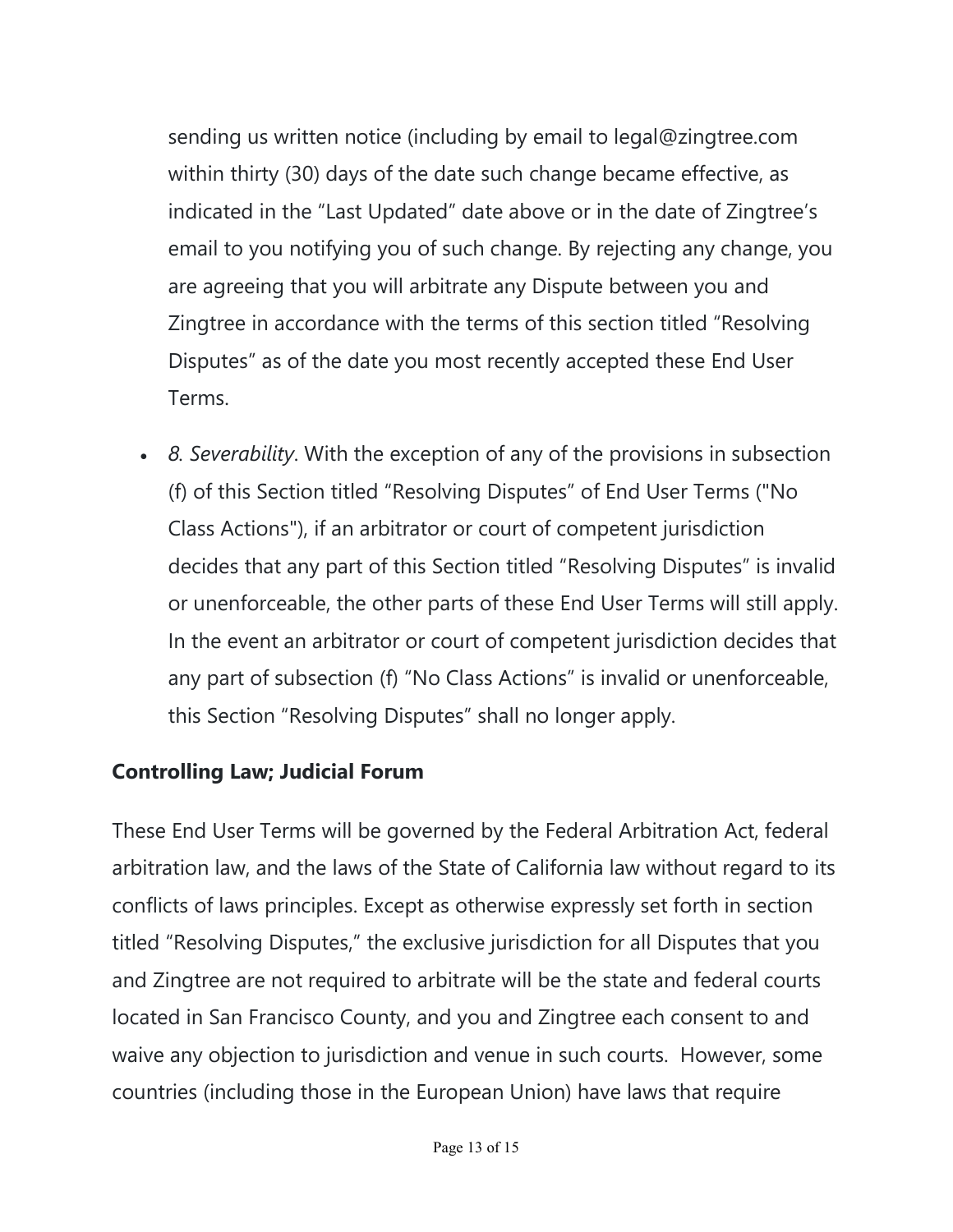agreements to be governed by the local laws of the consumer's country or give consumers the right to bring disputes in their local courts. This paragraph doesn't override those laws.

#### **Entire Agreement**

These End User Terms constitute the entire agreement between you and Zingtree with respect to the subject matter of these End User Terms, and supersede and replace any other prior or contemporaneous agreements, or terms and conditions applicable to the subject matter of these End User Terms. However, in the event you are a party to the Terms, the Terms shall remain effective and govern in the event of a conflict between the Terms and these End User Terms. These End User Terms create no third party beneficiary rights.

#### **Waiver, Severability & Assignment**

Zingtree's failure to enforce a provision is not a waiver of its right to do so later. Subject to subsection (h) of the Section titled "Resolving Disputes," if a provision is found invalid or unenforceable, the remaining provisions of the End User Terms will remain in full effect and an enforceable term will be substituted reflecting our intent as closely as possible. You may not assign any of your rights under these End User Terms, and any such attempt will be void. Zingtree may assign its rights to any of its affiliates or subsidiaries, or to any successor in interest of any business associated with the Services.

#### **Modifications**

We may revise these End User Terms from time to time to better reflect: